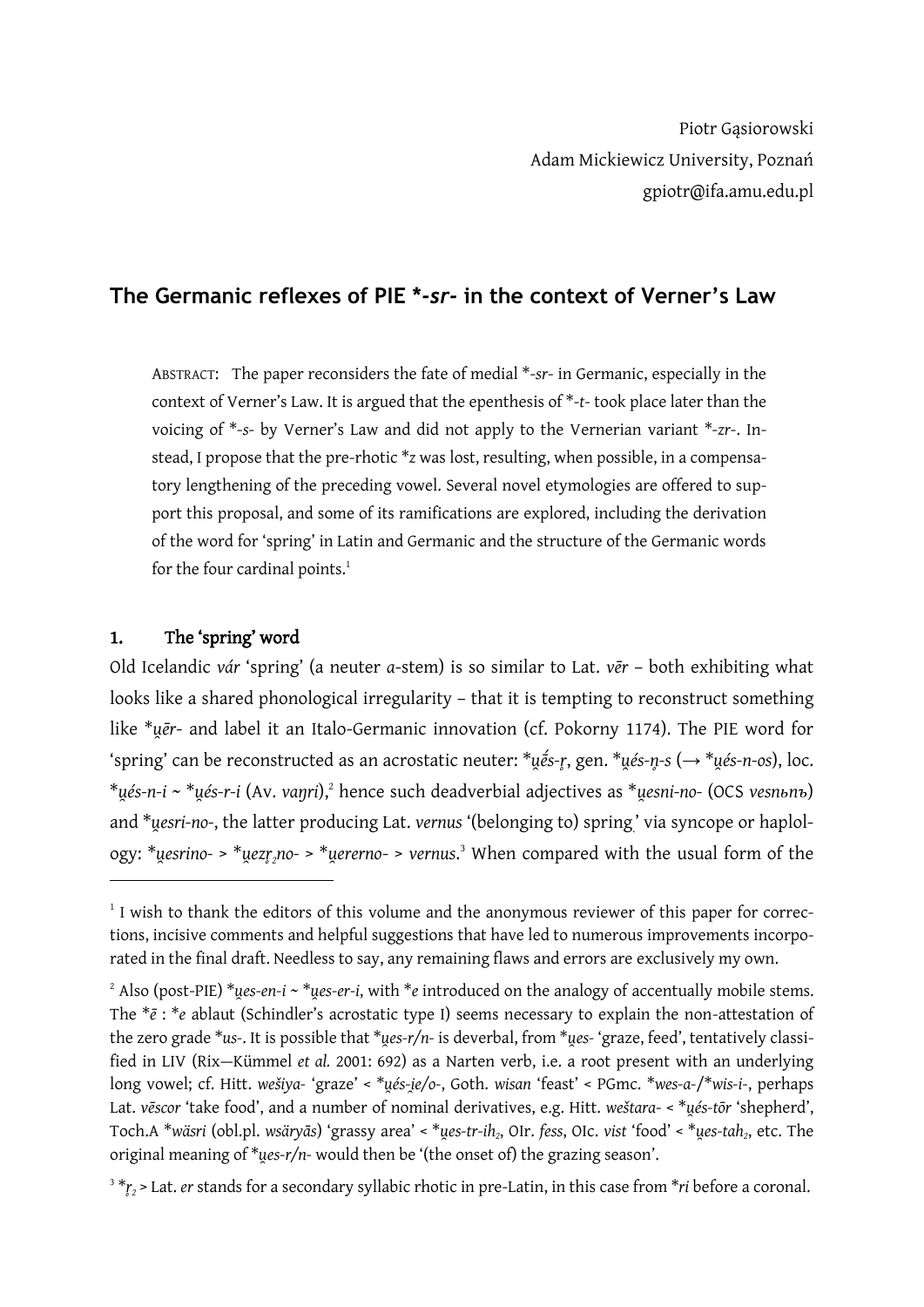stem, \**u̯es-r/n-*, and its derivatives (Gk. *ἔαρ*, OCS *vesna*, etc.), *vēr*, gen. *vēris* looks strange indeed. However, rather than accept an irregular cluster reduction at an indeterminable date, I suggest that we are dealing with a rather trivial case of paradigmatic levelling in Old Latin. The expected post-rhotacism reflexes of the PIE forms would have been \**vērer* (vel sim.), gen. *\*vēnis* (< pre-Lat. \**u̯eznes*). Suppose that the \*-*n-* of the oblique cases was analogically replaced by the \*-*r-* of the nominative/accusative ("Stage III" in (1) below). The resulting new oblique stem *vēr-* was identical with the initial part of \**vērer*. Subsequently, the synchronically unmotivated termination was dropped and the paradigm became completely normalised:

(1) PIE \**u̯ḗs-r̥*: \**u̯és-n-(e/o)s* Stage I \**u̯ēzer* : \**u̯eznes* Stage II \**u̯ērer* : \**u̯ēnes* Stage III \**u̯ērer* : \**u̯ēres* Latin *vēr* : *vēris*

<u>.</u>

Since, under this scenario, *vēr* is a fairly recent form and cannot be regarded as an Italo-Germanic innovation, Germanic \**wēra-* has to be explained otherwise. The possibility (referred to in Pokorny) that it represents a reflex of \**ues-r-* remodelled on \**ier-* 'year', i.e. PIE \**(h1/2)i̯e/oh<sup>1</sup> -r-* (> PGmc. \**jēr-a*- ―year‖) is not supported by anything except the vague phonetic resemblance of both words.

If, however, we start with thematised \**u̯esr-ó-m*, <sup>4</sup> we get \**wezra-* as the output of Verner's Law. Let us consider the possibility that  $*$ z was lost when followed by  $*$ r, with a compensatory lengthening of the preceding vowel. Thus, \**wezra-* yields \**wēra-* directly. The \**ē* here is PGmc. "\**ē<sup>1</sup> "*, which developed into a low vowel in Northwest Germanic (hence OIc. *vár*). To have been so phonologised, the lengthening must have taken place at a time when  $*_{\bar{e}_1}$  had a phonetic quality sufficiently similar to that of short  $*e$ ; it can therefore be broadly described as Proto-Germanic. The objection that the cluster \**sr* would have received an epenthetic \**t* (as in \**srou-mó-s* 'stream' > \**straumaz*), which in turn would have blocked the operation of Verner's Law, is only valid if the epenthesis is older than Verner's Law - and there is no reason to insist that it must be. Nor is the derivation contradicted by the fact

<sup>4</sup> Thematised heteroclitic stems are attested in Germanic; cf. such dialectal forms as OIc. *vatn*, OE *wæter* (both of them \**a*-stems) from \**watōr*/\**watin*- 'water', which was still heteroclitic in Proto-Germanic. The emergence of \**wezra*- postulated here would parallel that of \**watra*-, the prototype of *wæter*.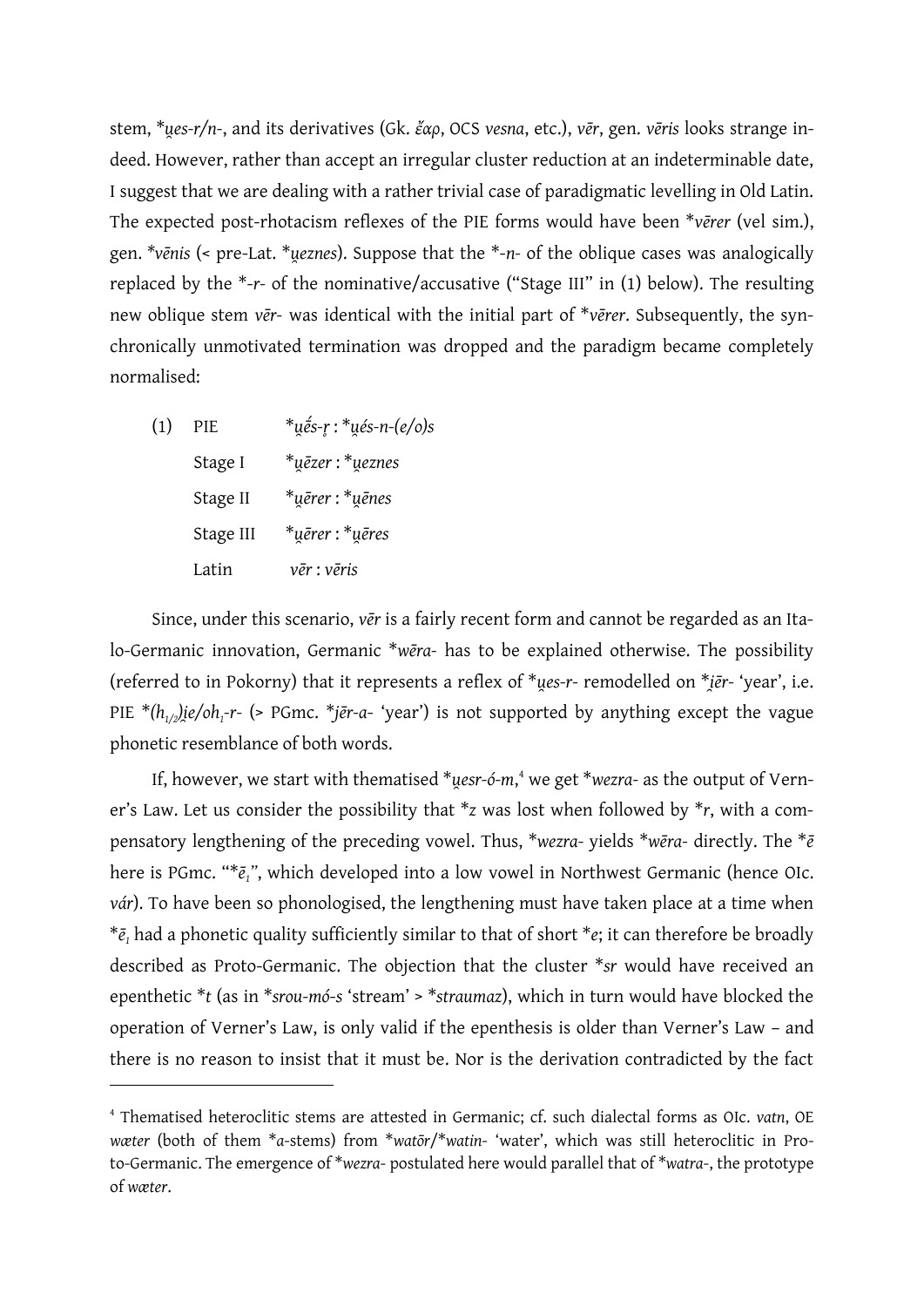that PIE \*suésōr/\*suésr- 'sister' yields PGmc. \*swest(ō)r-: in this case, the Germanic stem remained consonantal, and the comparative evidence suggests that its protoform had non-mobile initial accent throughout the paradigm.

#### 2. Further examples: 'hair' and 'aurochs'

<u>.</u>

Unfortunately, the medial cluster \*-sr- was fairly rare. Apart from the 'sister' word, its securely attested reflexes in Germanic include \*-str- in \*bimstra < \*bimsra- 'dark(ness)' < PIE \**témh<sup>1</sup> s-ro*- (cf. Skt. *támisra*-).<sup>5</sup> In order to see what happened to it in the environment of Verner's Law, we have to scan the Germanic vocabulary not only for words already known to have contained \*-*sr*- but also for potential suspects that may have been missed so far.

One such word is Germanic 'hair' (OE [WS] *hār*, OHG *hār*, OIc. *hár*), usually regarded as having no plausible Indo-European etymology. Since it is attested only in Northwest Germanic languages affected by rhotacism, the evidence is insufficient to decide whether it contains a reflex of PGmc. \**r* or \**z*. Attempts have therefore been made to connect the 'hair' word with \* $\&$ es- 'cut', \* $\&$ es- 'tidy up, comb' (Hitt. *kišzi*, OCS *češ* $\phi$ ) or \* $\&$ er(es)- '± rough hair, bristle' (Mallory–Adams 1997: 252), but these are mere root equations that fail to account for the lengthened grade and other details of the proposed derivation. If, however, we accept the postulated change of  $*$ -V*sr*- >  $*$ -V*zr*- >  $*$ V*:r*- in the Vernerian environment, 'hair' can be neatly etymologised as PGmc. \**xēra*- < \**xezra*- < PIE \**kes-ró-m* (again with \**ē* = "\**ē1*"), a substantivised verbal adjective meaning literally 'that which is combed'. As substantivisation often involves accent retraction for contrastive purposes (as in \**ĝ h l̥h3 -tó-m* → \**ĝ h ĺ̥h3 tom* > PGmc. \**yulba-* 'gold'), the final accent required to trigger Verner's Law is perhaps non-original, but even in that case it may well have been generalised from the coll./pl. \*kesráh<sub>2</sub>.<sup>6</sup>

Another possible, albeit less compelling, example is the 'aurochs' word, PGmc. \**ūr-u-*(ON gen.sg. *úrar*) ~ \**ūr-a-* (*uraz* cited in the Vienna Codex as the "Gothic" name of the second rune) ~ \*ūr-Vn- (OHG ûro). It has sometimes been compared with Skt. *usrá*- 'bull', *usrá* '(red)

<sup>5</sup> The diphthong in OE *þēostre*, OFris. *thiūstere*, OSax. *thiustri* may reflect a perfectly natural development of \*-*ems*- > \*-*ims*- > \*-*iw͂s*- > \*-*iu̯s*- etc., preserving the labial component of the original nasal. Another possible, but far more speculative example can be provided by Ger. *Nüster*, OFris. *nostern* ―nostril‖, if from \**nus-ra-* < pre-Gmc. \**n̥s-ro-* (cf. Griepentrog 1995: 219, 325).

<sup>6</sup> Numerous parallel examples can be found in Schaffner (2001); cf. the discussion of PIE collectives and their accent, and of the emergence of the pattern W(*é*)-*o*- : W(ø)-*á*-*h<sup>2</sup>* , leading to Vernerian alternations in Germanic (pp. 106-113). The showcase example in Germanic is the 'wheel' word \**x w ex<sup>w</sup> la*- ~ \**x w eɣ w la*- (pp. 221-223).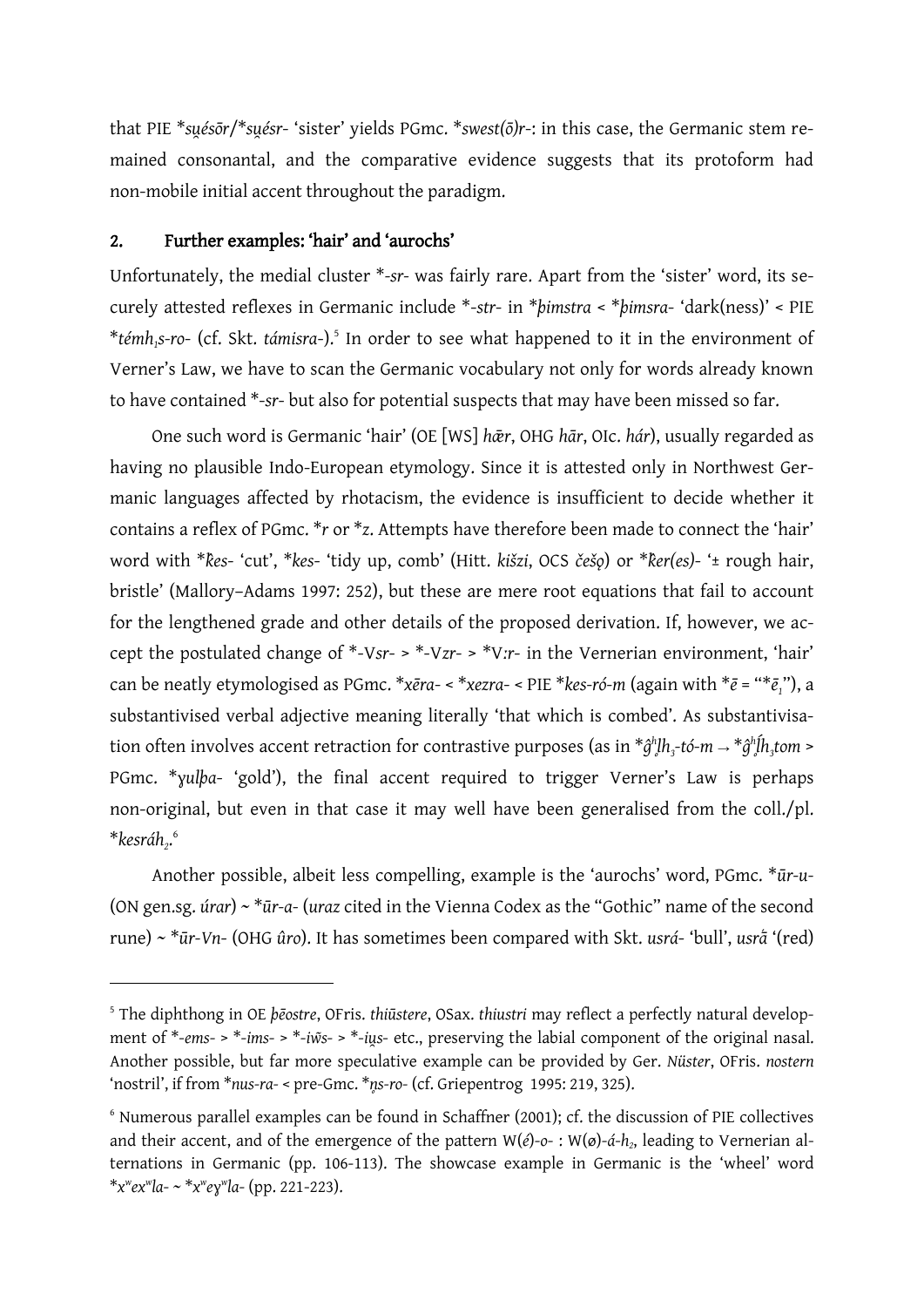cow‖ (thus in Mallory–Adams 1997: 135, where, strangely enough, the loss of \**s* is obviously assumed but not discussed). The connection of *usrá*- with the root \**h*<sub>2</sub>*aus*-/\**h*<sub>2</sub>*us*- 'dawn' and Skt. usár- 'morning (light)' - on which see below - may be folk-etymological within Old Indic. At any rate, if the animal name originated as a colour term meaning 'red like the dawn', it is disputable how aptly it could have been applied to the European aurochs, the bulls of which were spectacularly black (the cows and the calves were admittedly reddish-brown, but note the consistently masculine gender of the words for 'aurochs' in Germanic and in other Indo-European languages). The variable stem class of the Germanic word complicates the comparison.

## 3. The Compass Conspiracy and the word for 'east'

<u>.</u>

The next example involves the Germanic word for 'east', but in order to explain its relevance to the question of Vernerian \*-*zr*-, an brief discussion of the Germanic words for the four cardinal directions is necessary. All of them, i.e. \**nurbra-* 'north', \*sunbra- 'south', \**austra-* ―east‖ and \**westra*- ―west‖ have truncated by-forms without the \*-*r*- (\**nurþa-*, \**sunþa-*, \**austa-*, \**westa-*); these are likely to be secondary (and therefore younger) if, as *communis opinio* has it, at least some of the longer ones contain \**-tero-*, the PIE adjectival suffix of contrast. Its usual development in Germanic is \*-*þera*- or \*-*þara*- (~ \*-*tVra-* after an obstruent),<sup>7</sup> but in the names of the cardinal points the medial vowel seems to have been syncopated very early. Already in Proto-Germanic, the words were morphologically resegmented as \**nurþ-ra-*, \**sunþ-ra-*, \**aust-ra-*, \**west-ra-*, hence the shorter by-forms and new derivatives based on them. The symmetry of the system, resulting from the convergent co-evolution of a closed set of semantically related words (which I shall refer to as "the Compass Conspiracy", cf. (2) below), obscures their etymology. The suffix \*-*tero*- may indeed be contained in \**sun-þra-* if it comes from \**s[h<sup>2</sup> ]u̯ń̥-tero*- (or perhaps \**sh2ún-tero*-) ―facing the sun'.<sup>8</sup> The 'north' word is more difficult, but if its interpretation as  $*(h_i)$ n*ŕ*-tero- (cf. Gr. *νέρτερος, ἐνέρτερος* ―lower, pertaining to the nether world‖) is correct, the suffix makes another appearance here. The voiceless  $*$ *b* in both words indicates pre-Germanic root accent despite the morphological zero grade (apparently as a result of an early accent shift emphasising the antonymy of opposite directions).

<sup>7</sup> The possible lowering of unstressed \**e* to \**a* before \**r* in Proto-Germanic is discussed by Ringe (2006: 125); at any rate the raising of unstressed \**e* to \**i* did not occur in this position.

<sup>&</sup>lt;sup>8</sup> I will use (round parentheses) to enclose optional or tentatively reconstructed segments, and [square brackets] to enclose segments underlyingly present but not realised phonetically.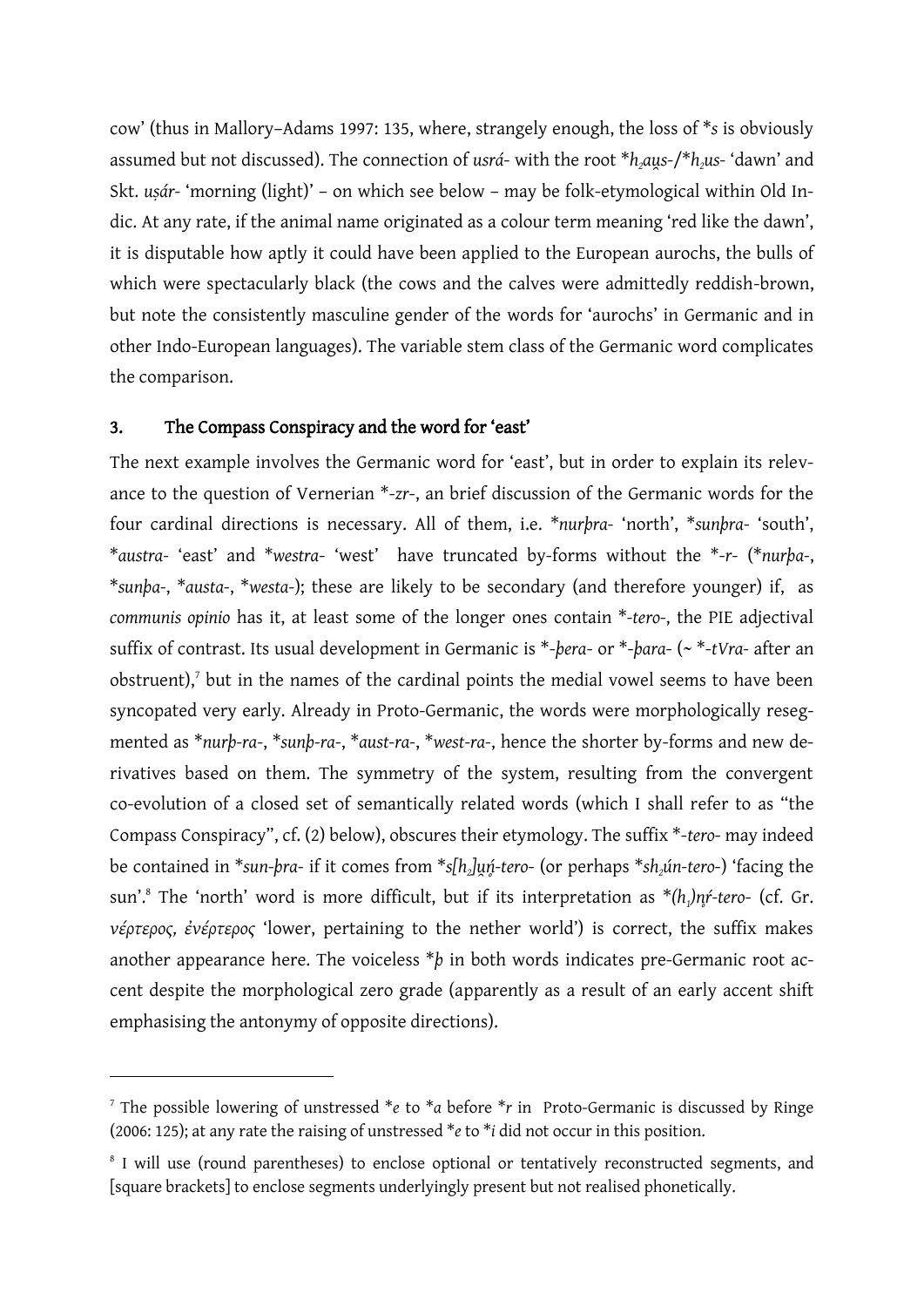The words for 'east' and 'west' are different, however. There are reasons to believe that they are connected with the Proto-Indo-European words for, respectively, 'morning  $\sim$ sunrise' and 'evening ~ sunset',<sup>9</sup> neither of which originally involved \*-tero-. \*westra- can be compared with the puzzlingly varied etymon of Lat. *vesper*, *vespera*, Gk. *ἕσπερος*, *ἑσπέρα*, OCS *večerъ*, Lith. *vãkaras*, MW *ucher*, all meaning 'evening' and sometimes also 'evening<sub>adi</sub>, western'. For their common ancestor, the cover notation \**ueXero*- could be used. The \*-*ero*- part is readily identifiable as another PIE suffix of contrast (the more productive \*-*tero*- actually seems to be its extended version). \**X* stands for a medial sequence with extraordinarily diverse reflexes in different branches: \**k*, \**ks* and \**sp* (and whatever comes from them in the attested languages). It was equated by Hamp (1966) with the zero grade of the root  $^{\ast}k^{\scriptscriptstyle(w)}$ sep-―night, darkness‖, attested in Hittite, Greek and Indo-Iranian (Skt. *kṣap*- etc.). In post-Proto-Indo-European times, the aberrant medial cluster \*-*k (w)sp*- underwent more or less radical simplification in branch-specific ways, though the linear order of its elements was not disturbed. The 'evening' word is therefore reconstructible as, approximately, \**u̯é-k (w)sp-ero-*. <sup>10</sup> Where does \**westra*- fit in? PIE \*-*k (w)sp-* cannot yield Gmc. \*-*st*- by any known phonological development. However, if the ancestor of Germanic simplified the cluster to \*-*sp*- like Latin and Greek (and possibly Celtic), there would have been a pre-Germanic form like \**ué̯spero*- occurring alongside \**sún-tero*- and \**núr-tero*-. Its phonological deformation and morphological reanalysis as \**u̯és-tero*- is understandable in the light of the observation made above: the words for the cardinal points tend to develop in parallel.

After this prelude the fourth cardinal point can be tackled. The usual reconstruction of its pre-Germanic form is \**aus-tero*-, with the contrastive suffix added to \**aus*- < PIE  $*h_2$ *aus*<sup>-</sup>, the root of Lat. *aurōra*, Gk. (Hom.) *ἠώς* and Skt. *usás*- 'dawn, morning light, name of the dawn-goddess' (an animate *s*-stem: nom. \* $h_2$ áys-ōs, weak stem \* $h_2$ us-és- or \* $h_2$ us-s-´ > \**h2us*-´). However, \**h2au̯s-tero*- has no secure attestation outside Germanic with the meaning 'dawn, morning' or 'east';<sup>11</sup> instead, we have what appears to be \**h*<sub>2</sub>*aus*(*V*)*s*-further extended

<sup>&</sup>lt;sup>9</sup> A natural and cross-linguistically common equivalence.

<sup>&</sup>lt;sup>10</sup> The initial \*ué- is an obscure compositional element, apparently reduced beyond secure identification. Hamp suggests a connection with \**ueik/q-* 'turn, change, unit of time', which is just a guess, albeit an ingenious one. However, MW *ucher*, Arm. *gišer* 'night' and OCS vьета 'yesterday' do not require a PIE \*V*i̯*diphthong or \**i* in the first element (Schrijver 1995: 159-160, Beekes 2004); \**u̯é*-, whatever its source and original meaning, accounts for all the attested forms.

<sup>&</sup>lt;sup>11</sup> Av. ušas-tara- 'eastern' is based on the *s*-stem \* $h_2(a)$ us-os- (perhaps directly on the loc. \* $h_2$ us-és(i) 'at dawn'). It is not quite clear if Lat. *auster* 'south wind' belongs here.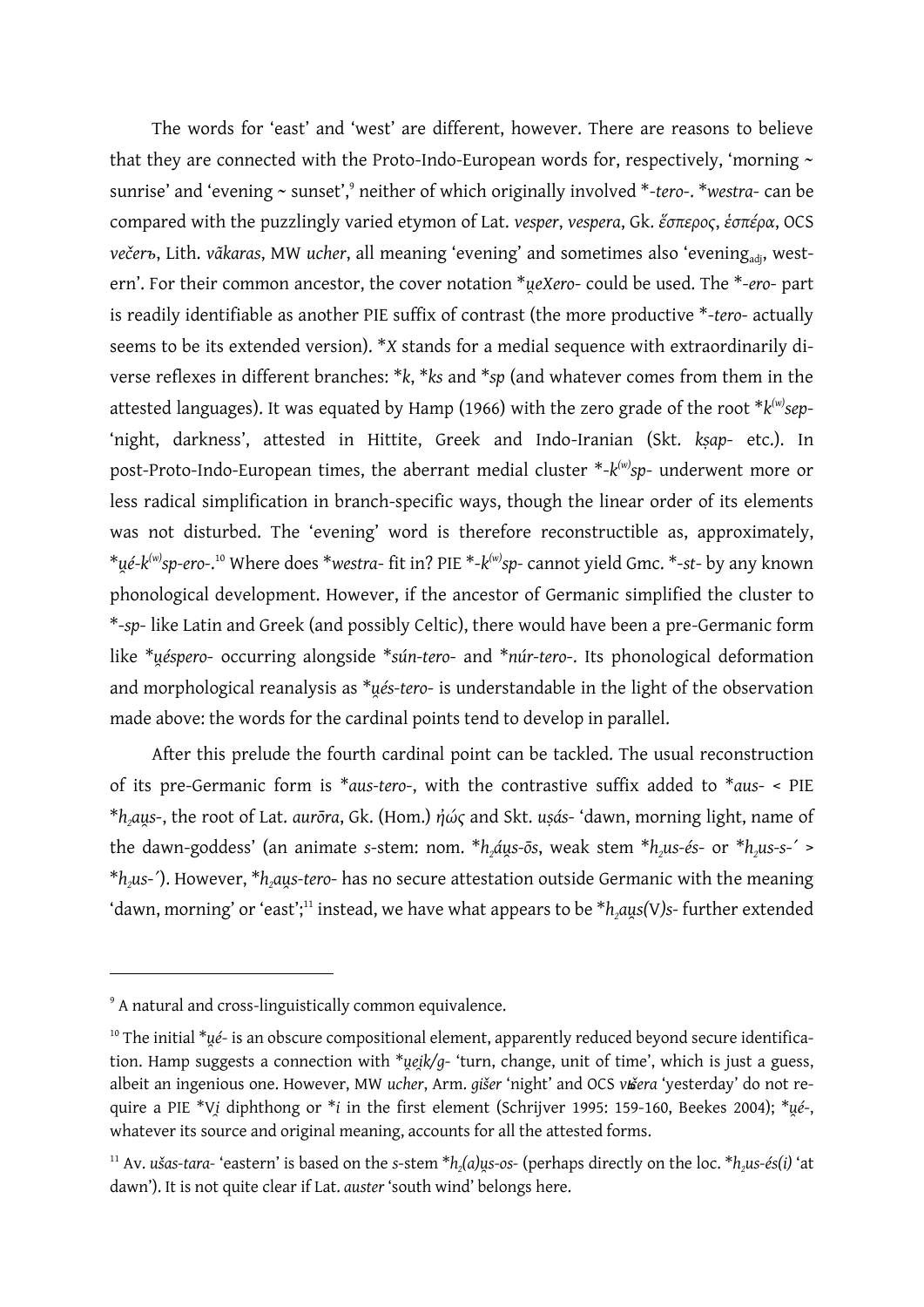with \*-(V)r-, as in Gk.  $\tilde{η}ρι$  'early' < \* $\tilde{η}ερι$  < loc. \*h<sub>2</sub>au[s]ser-i 'in the morning'.<sup>12</sup> A thematic derivative can be seen in Skt. *usrá*- 'daybreak' and Balto-Slavic \*aušra- (OCS *utro* 'morning, tomorrow', *za-u(s)tra* 'in the morning', Lith. *aušrà* 'dawn, daybreak') < \* $h_2$ au̯[s]-sr-o-m.<sup>13</sup> The same derivative occurs in Germanic (\**h<sub>1</sub>áusrom* > \**áusra*-> \**austra*-) with the meaning '(the feast of) Easter‖ (OE *ēaster* ~ *ēastor*, pl. *ēastro*) alongside a corresponding nasal stem (OE  $\bar{e}$ astre, pl.  $\bar{e}$ astran). Though 'east' and 'Easter' are often treated as independent derivatives (with PIE \*-*tero*- and \*-*ro*-, respectively), there is no good reason for separating them in this way. Meanings such as 'morning', 'east', 'festival of the rising sun' and 'Dawn (as a theonym)' may easily have sprung from a common source. The fact that the OE word for ―east‖ is *ēast* rather than *ēaster* (but cf. e.g. OIc. *austr*, gen. *austrs* and Lat.-Goth. *Austrogoti*) is due not to separate origin but to semantic specialisation, as a result of which  $*_{\text{dustra-}}$ \**austra-* was drawn into the Compass Conspiracy. Its \*-*tra*- was identified with the suffix \*-*tero-* > \*-*tera*- found in the words for 'north', 'south' and (secondarily) 'west'; it is even possible that \**austra*- (reanalysed as \**aus-tra*-) inspired the syncope that affected \*-*tera*- in the other three words. As soon as all the Conspiracy members were recast to fit the same morphological pattern, the final steps became possible: \**aus-tra*- was now reanalysed as \**aust-ra*-, with \**aust*- taken to be an indivisible morphological unit, and \**aust-a*- arose through back-formation. Thus both 'Easter' and 'east' can serve as examples of  $*$ -*sr*- >  $*$ -*str*in words not affected by Verner's Law. The proposed developments are summarised in (2):

| virtual PIE                    | pre-Gmc.   | "early" PGmc.      | "late" PGmc.           |
|--------------------------------|------------|--------------------|------------------------|
| $*(h_1)$ nŕ-tero-              | *núr-tero- | *nur-bera-         | $*$ nur $b$ - $(r)a$ - |
| $*$ s[h <sub>2</sub> ]un tero- | *sún-tero- | *sun-bera-         | $*supb-(r)a-$          |
| $*$ ųé- $k^{(w)}$ sp-ero-      | *uésp-ero- | *wes-tera-         | $*$ west- $(r)a-$      |
| $*h, \alpha$ u[s]s-r-o-        | *áus-ro-   | $*$ aus- $(t)$ ra- | $*$ aust-(r)a-         |

| (2)<br>, The Compass Conspiracy |
|---------------------------------|
|---------------------------------|

<sup>12</sup> The morphological geminate was simplified like other occurrences of PIE \*-*s-s*-, cf. \**h1es-si* > \**h1esi* ―thou art‖ (Skt. *ási*).

<sup>&</sup>lt;sup>13</sup> With further suffixation, OPol. *justrzenka* 'morning light, the morning star'.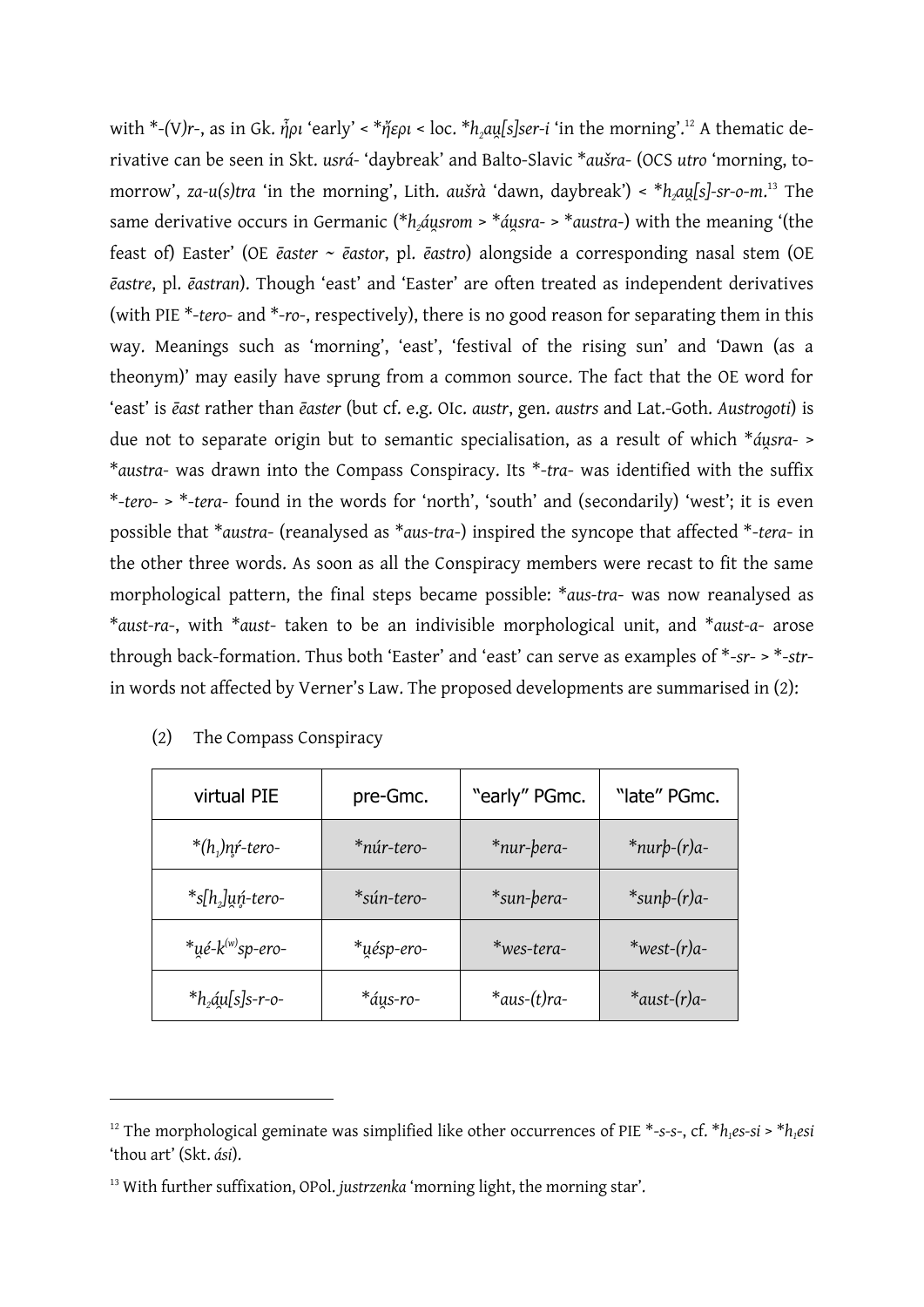It is at this point that another potential example of the Vernerian treatment of medial \*-*sr*- can finally be introduced: I suggest that the form \**áu̯s-ro-* developed a variant with \**-zr-*, preserved in the compound \**h2au̯sro-* + \**u̯ónd<sup>h</sup> elo-s* > \**auzra-wanðilaz* ―dawn-traveller (~ planet)' > \*aurawanðilaz. Apart from its use as a proper name (whose astronomical connotations are at best extremely vague, as in the case of OIc. Aurvandill) the meaning 'Venus, the morning star‖ is supported by the celebrated Old English reference to *Ēarendel* in *Crist* A 104. The present analysis does not require the postulation of a special compositional form of the word for 'east, dawn' (PGmc. \*auza/i- or the like) or an archaic "Caland" variant with \*-ireplacing the \*-*ro*- extension. One and the same form \**h*<sub>*ausro*- accounts for Germanic</sub> \**austra*- and \**auza*- equally well. The difference results from the fact that the accent in the endocentric compound in question was originally placed on the agent noun used as the deuterotheme, enabling Verner's Law to affect the first member. As the syllable preceding \*-*zr*- was already heavy, the loss of \**z* did not cause any compensatory lengthening.

### 4. Two more examples: 'gander' and 'yesterday'

The Germanic 'gander' word \*yanran- (> OE *ganra*, etc.), is generally regarded as related to the root noun \**yans-* 'goose', but the relationship is by no means clear. The -*r*- cannot represent a rhotacised Vernerian \**z*, which would have become assimilated to the preceding nasal; this rules out "\*yanz-an-". On the other hand, the IE 'goose' word, \* $\hat{g}^h$ āns/\* $\hat{g}^h$ ansoccurs consistently with a final sibilant, also when extended with the suffix \*-*er*-, as in Lat.  $\bar{a}$ nser, -*is* 'goose' < pre-Lat. \*hanser- (a consonantal stem, cf. Sihler 1995: 158-159) and Slavic \**gǫserъ*. <sup>14</sup> There is no reason to treat the \*-*s*- as a suffix rather than an integral part of the root. But if it is indeed the latter, \**ɣanran*- should go back to a preform with \*-*s*-. Since \**ĝ h áns*-*r*- would have yielded \**ɣanstr-* (cf. \**þemstra*-), we are left with \**ĝ h ans-(e)r*- + -V́*n-* > \**ɣanzr-an-* > \**ɣanran-* as the only etymological solution which makes it possible to treat \**ɣanran*-, *ānser* and \**gǫserъ* as strictly cognate while at the same time explaining the curious absence of  $*$ -s- from the Germanic word.<sup>15</sup> As in the previous example, the syllable structure would presumably have blocked compensatory lengthening upon the loss of Vernerian \**z*, but is also possible that we are dealing with common-or-garden cluster simplification here.

My final example involves the Germanic reflexes of the PIE term for 'yesterday', represented on the one hand by Goth. *gistra-dagis* 'tomorrow', OE *giestron*, *ġeostran-dæġ*, OHG

<sup>&</sup>lt;sup>14</sup> Thematised; possibly a prehistoric borrowing from a centum-type language.

 $15$  The transformation of a consonantal stem with a final liquid into a Germanic nasal stem (i.e., a weak noun) is of course commonplace.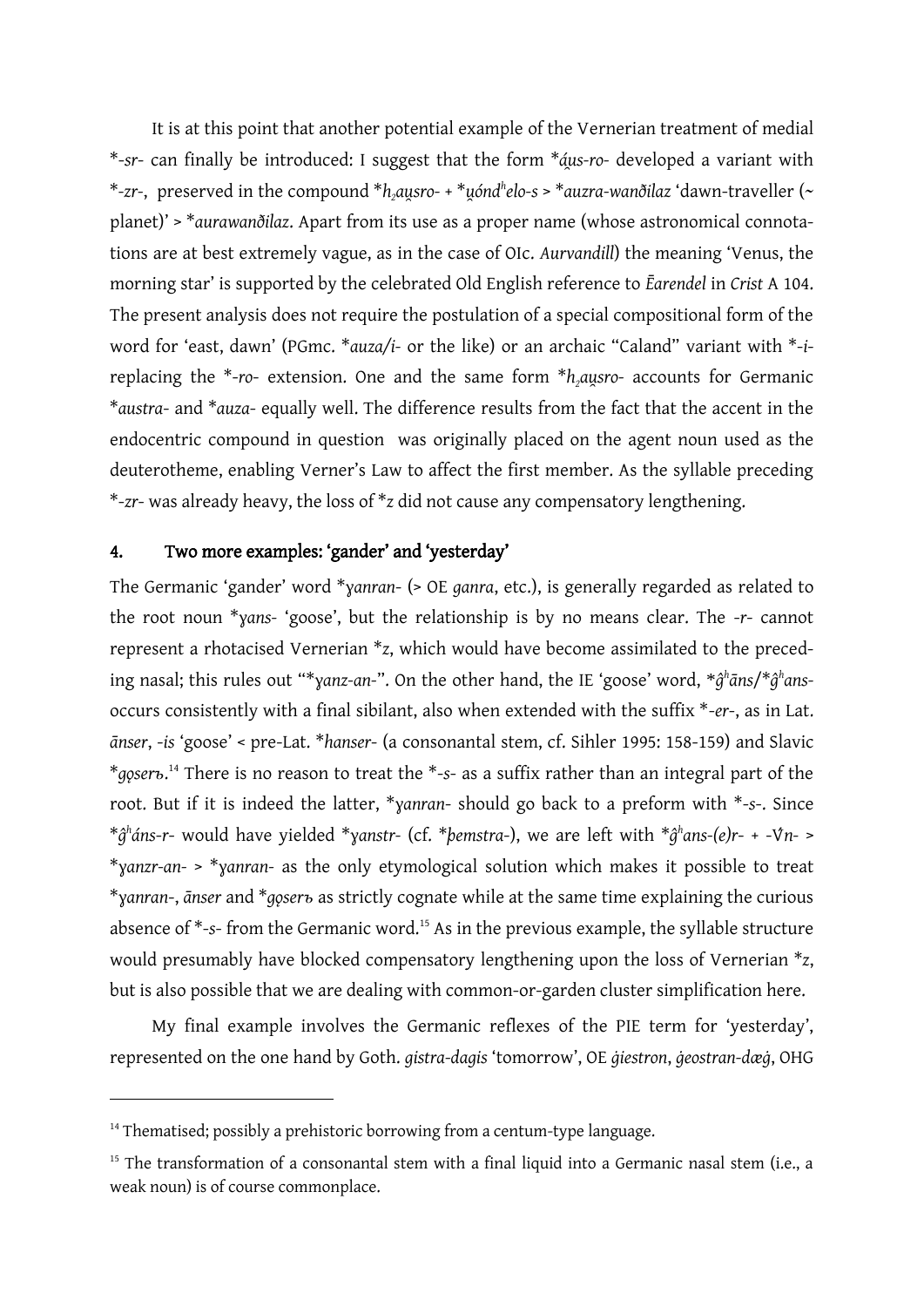*gestre*, *gestaron*, etc. 'yesterday', and on the other by OIc. *í gær* (~ *gjár*), OSw. *ī gār* 'yesterday' (but also attested with the meaning 'tomorrow' once, in *Hamõismál* 30.6).<sup>16</sup> Etymological dictionaries treat them, respectively, as a \*-*t(e)ro*- derivative of PIE \**ĝ h ði̯es* (parallel to Lat. *hesternus* < \**hes-tr-ino*-), and a reflex of the root noun (or its locative) underlying Gk. *χθές*, Skt. *hyás*, OIr. *(in) dé*, Alb. *dje*, Lat *heri* (cf. de Vries 1962: 157). This explanation does not really account for the long vowel of the Scandinavian forms, and while it does explain the vowel of OIc. *(í) gær* as due to the palatal umlaut or Proto-Norse \**ā* (< \**ē<sup>1</sup>* ) before a final \*-*ʀ* < \*-*z*, the variant *gjár* remains problematic.

The isolated status of *(í) gær* makes it difficult even to reconstruct the details of its morphological structure. It is, however, possible to interpret the word as the dative (~ locative) of a formally feminine *ō*-stem \**ɣjērō*. If so, the \**ē* may owe its length to compensatory lengthening, and \**ɣjērō* itself may be etymologised as \**ɣjezrō* < \**ĝ h ði̯es-ráh<sup>2</sup> ,* a form related to \**ɣ[j]estra-* < \**ĝ h ði̯és-ro-* in the same way as Lat. *vesper*, Gk. *ἕσπερος* are related to *vespera*, *ἑσπέρα* (the latter representing a collective-like formation). Note that word-initial sequences \*C*i*V*̯* - were rare in PIE; I know of no other putative examples of PGmc. \*C*jē*-. It is therefore possible that  $\alpha \sim j\acute{a}$  is the variable outcome of the unique occurrence of \**j* $\bar{e}$  after an initial consonant. The East Scandinavian reflexes such as OSw. *ī gār* show nothing more unusual than the simplification of the initial cluster by yod-dropping, a change too common to require a special explanation.

According to the analysis advocated here, the two related but nevertheless distinct "word families" in Germanic turn out to be isolated remnants of one and the same nominal paradigm displaying Vernerian alternations, and as such deserve to be included among the data collected by Schaffner (2001).<sup>17</sup>

 $16$  Lehmann (1986: 156) proposes to interpret the Proto-Germanic word as 'adjacent day' to explain the variation of meaning, but given the comparative data there's little doubt that 'yesterday' was the original meaning (still predominant in the historically documented Germanic languages) and the switch to 'tomorrow' resulted from a common type of semantic confusion which may well have taken place in post-PGmc. times, cf. also Hilmarsson (1991: 122) for parallel shifts in other languages.

<sup>17</sup> Curiously, Modern Frisian dialects show forms which seem to go back to OFris. \**jers*-, as if from metathesised \**ɣes(a)ra-* (Bremmer 2008: 40) < \**ɣesera-*, with a vowel preserved or epenthesised between \**s* and \**r*. Note also the possible reflex of non-Vernerian \**wes(e)r-*, similarly metathesised, in OFris. wars, wērs 'spring', also cited by Bremmer, cf. the relevant entry in Hofmann-Popkema (2008: 569). This word could be based on the dialectal IE locative \**u̯és-er-i*.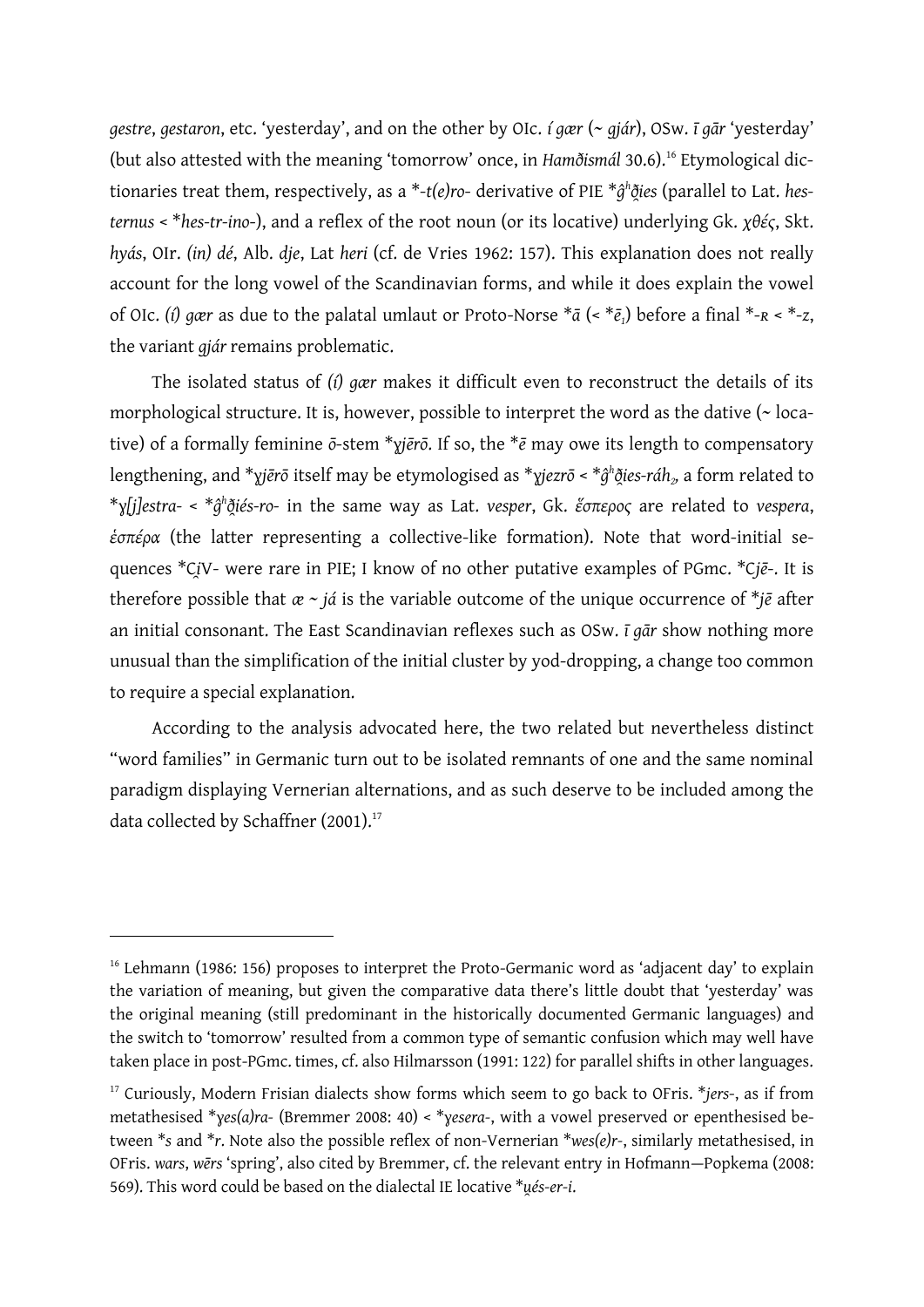#### 5. Conclusion

Although the material presented above to illustrate the postulated change is not particularly rich, the examples in (3) can be listed as supportive evidence for \*-*sr-ʹ* > \*-*zr*- > \*-*(ː)r*- (with compensatory lengthening if and only if the preceding syllable is light):

(3) a. PIE  $*\mu \acute{\epsilon} s$ - $r$ / $*\mu \acute{\epsilon} s$ -n- $\rightarrow$  pre-Gmc.  $*\mu e s$ -r- $\acute{\epsilon}$ -> PGmc.  $*\mu e s$ -ra- $(*)$  'spring' b. PIE \**kes-ró-m* (or \**kés-ro*-*m* : \**kes-rá-h<sup>2</sup>* ) > PGmc. \**xezra*- (> \**xēra-*) ―hair‖ c. PIE \**(h<sup>2</sup> )us-ró-s* > PGmc. \**uzra*- (> \**ūra*-) ―(wild) bovine, aurochs‖ (?) d. PIE \**h2áu̯s-r-o-* > pre-Gmc. \**áu̯sro*- : \**au̯sro-ʹ* > PGmc. \**austra*- : \**auzra*- (> \**aura*-) 'east' e. PIE \**ĝ h āns*/\**ĝ h ans-* → pre-Gmc. \**g h ans-r-ón*- > PGmc. \**ɣanzran-* (> \**ɣanran-*) 'gander' f. PIE \*ĝʰð̯iés- → pre-Gmc. \*gʰiés-ro- : \*gʰies-rá-h $_2$ > PGmc. \*y(j)estra- : \*yjezrō (> \**ɣjērō*) ―yesterday‖

The examples probably outnumber those that could be paraded as secure evidence for \**sr* > \**str*, a change generally considered to be uncontroversial. Note that in (3d) and (3f) non-Vernerian forms with *t*-epenthesis alternate with Vernerian variants showing *z*-loss. The occurrence of such an alternation (predicted by the scenario postulated here) gives additional weight to what would otherwise constitute a rather slim amount of data. Thus reinforced, the evidence is sufficient for regarding the Vernerian treatment of medial \*-*sr*- in Germanic as a serious possibility.

#### Bibliography

- Beekes, Robert S. P. 2004. Armenian *gišer* and the Indo-European word for 'evening'. In Adam Hyllested et al. (eds.), *Per Aspera ad Asteriscos. Studia indogermanica in honorem Jens Elmegård Rasmussen sexagenarii idibus martiis anno MMIV*, 59-62. Innsbruck: Institut für Sprachwissenschaft der Universität Innsbruck.
- Bremmer, Jr., Rolf H. 2009. *An Introduction to Old Frisian: History, Grammar, Reader, Glossary*. Amsterdam/Philadelphia: John Benjamins.
- Griepentrog, Wolfgang. 1995. *Die Wurzelnomina des Germanischen und ihre Vorgeschichte*. Innsbruck: Institut für Sprachwissenschaft der Universität Innsbruck.
- Hamp, Eric P. 1966. *Three Armenian etymologies* (1. Armenian *ner* 'wife of husband's brother', 2. *ayr*, gen. *aṙn*, 3. Armenian *gišer*, Latin *uesper*). *Revue des Études Arméniennes* 3, 11-15.